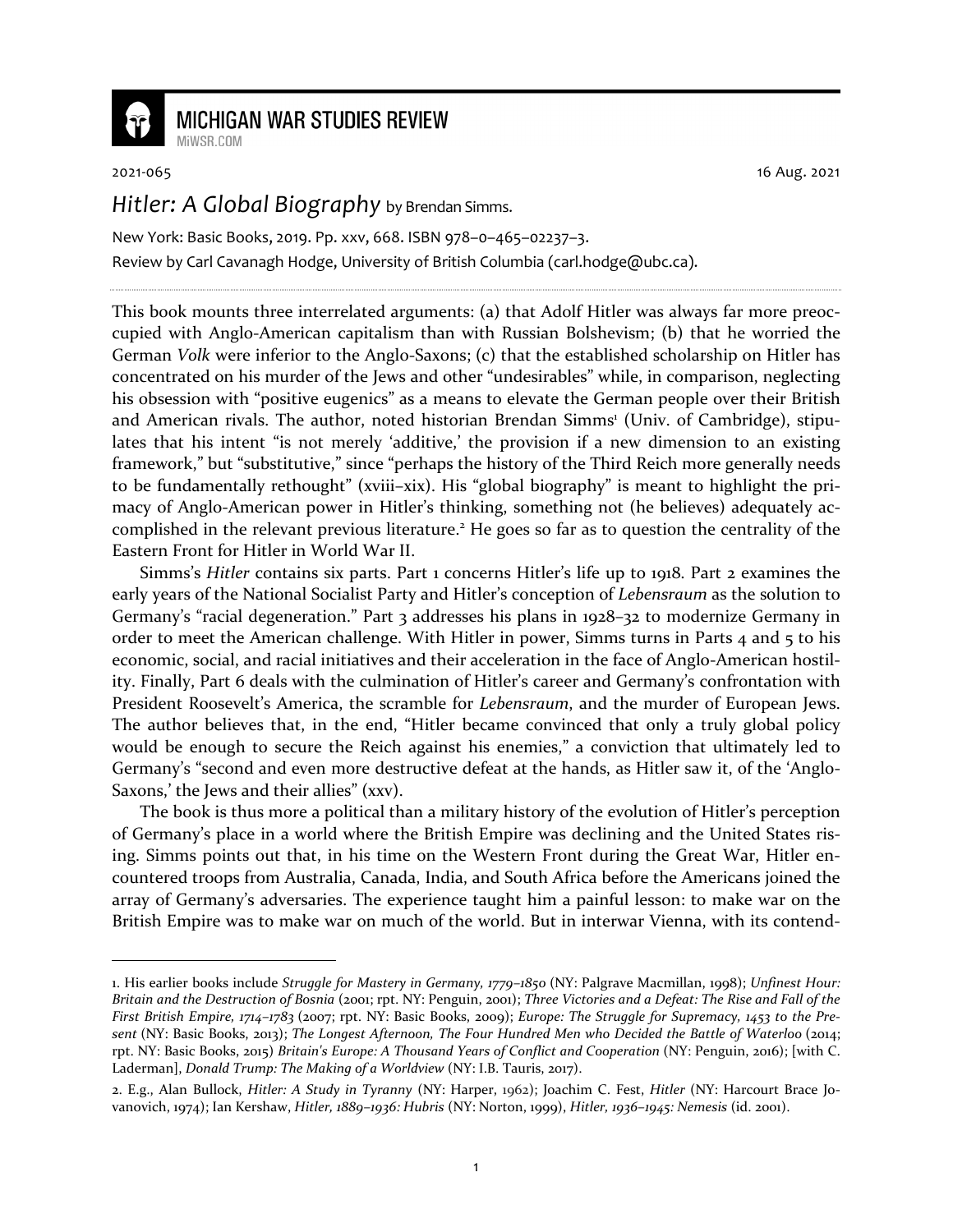ing ethno-nationalisms, this lesson morphed into a racial theory of Anglo-Saxon power as the true cause for Germany's defeat and subjugation.

This notion, the mainspring of Hitler's worldview, was so compelling that, Simms maintains, when the Bohemian corporal launched Germany's second bid to overturn the global balance of power, he actually considered the USSR a *secondary* adversary. If that is true, the author must explain why, after losing the Battle of Britain, Hitler seemed to have lost interest in the Western Front, pivoted east, and hurled 3 million men, 3,400 tanks and 2700 aircraft against the Soviet Union in the largest land offensive in history. Simms argues that

Barbarossa was conceived as both an anti-colonial and a colonizing enterprise. Hitler claimed that he was liberating Germany and the world from Anglo-American capitalist imperialism and Jewish manipulation, be it in the guise of plutocracy or of Bolshevism. The resources of the world, so unjustly hoarded by the "haves" would now be redistributed to the "have nots." Hitler therefore began his proclamation at the start of Barbarossa not by speaking of the Soviet Union, or even the Jews, but by attacking Britain and the balance of power with which it had oppressed Germany and continental Europe for generations. When London had entered the war, he argued, it marked the repeat of the British attempt to "prevent" the "consolidation of Europe" by the strongest European power of the time. Hitler inveighed once against the "new, hate-filled encirclement policy" of the "wellknown conspiracy between Jews, democracies, Bolsheviks and reactionaries." It took him ten paragraphs before he actually began to speak about the Soviet Union, listing his gravamina, before circling back to lambast Britain once again. (421)

No matter how Hitler represented it in his writings or speeches, Barbarossa was genocidal in its execution: the extermination of the Jews was a principal, not an incidental, motive. Though Hitler declared war on the United States before its Congress could declare war on Germany, the Reich's most dangerous enemies before December 1941 were not the people of the United States and Great Britain but Franklin Roosevelt and Winston Churchill, both of whom understood better than their countrymen that Germany would have to be destroyed, not just defeated. And among the many appeasers and defeatists in the British Conservative Party early on in the war, it had never been certain that Churchill would even get the chance to be the war leader he became.<sup>3</sup>

Simms deals with strategy only loosely. Between his occupation of the Rhineland (1936) and the Battle of France (1940), Hitler applied a coherent strategy, evolving from menacing diplomacy to land war in Europe. Thereafter, all strategic bets were off. Simms insists that "it was in the context of the failure to mobilize Europe against Anglo-America that Hitler finally turned east" (379– 94). But Hitler's thinking about the war was less a strategy than a mania. When the German army invaded the USSR (June 1941) his empire already extended from Norway to Africa and from the English Channel to the Bug River in Poland. Hitler's appetite for aggression thrust in every azimuth. In 1973, Joachim Fest wrote that those whose loyalty and admiration Hitler had won "never followed a vision, but only a force. In retrospect his life seems like a steady unfolding of tremendous energy. Its effects were vast, the terror it spread enormous; but when it was over there was little left for memory to hold."<sup>4</sup>

Serious scholarship on Hitler has established that the thread between the many scapegoats for Germany's defeat in the First World War, including the Anglo-American alliance, was hatred of

<sup>3.</sup> See, further, Kershaw (n. 2 above) *Nemesis*, 381–82; Ben H. Shepherd, *Hitler's Soldiers: The German Army in the Third Reich* (New Haven: Yale U Pr, 2016) 203–5; and John Lukacs, *Five Days in London May 1940* (New Haven: Yale U Pr, 1999) passim.

<sup>4.</sup> Fest (n. 2 above) 764.